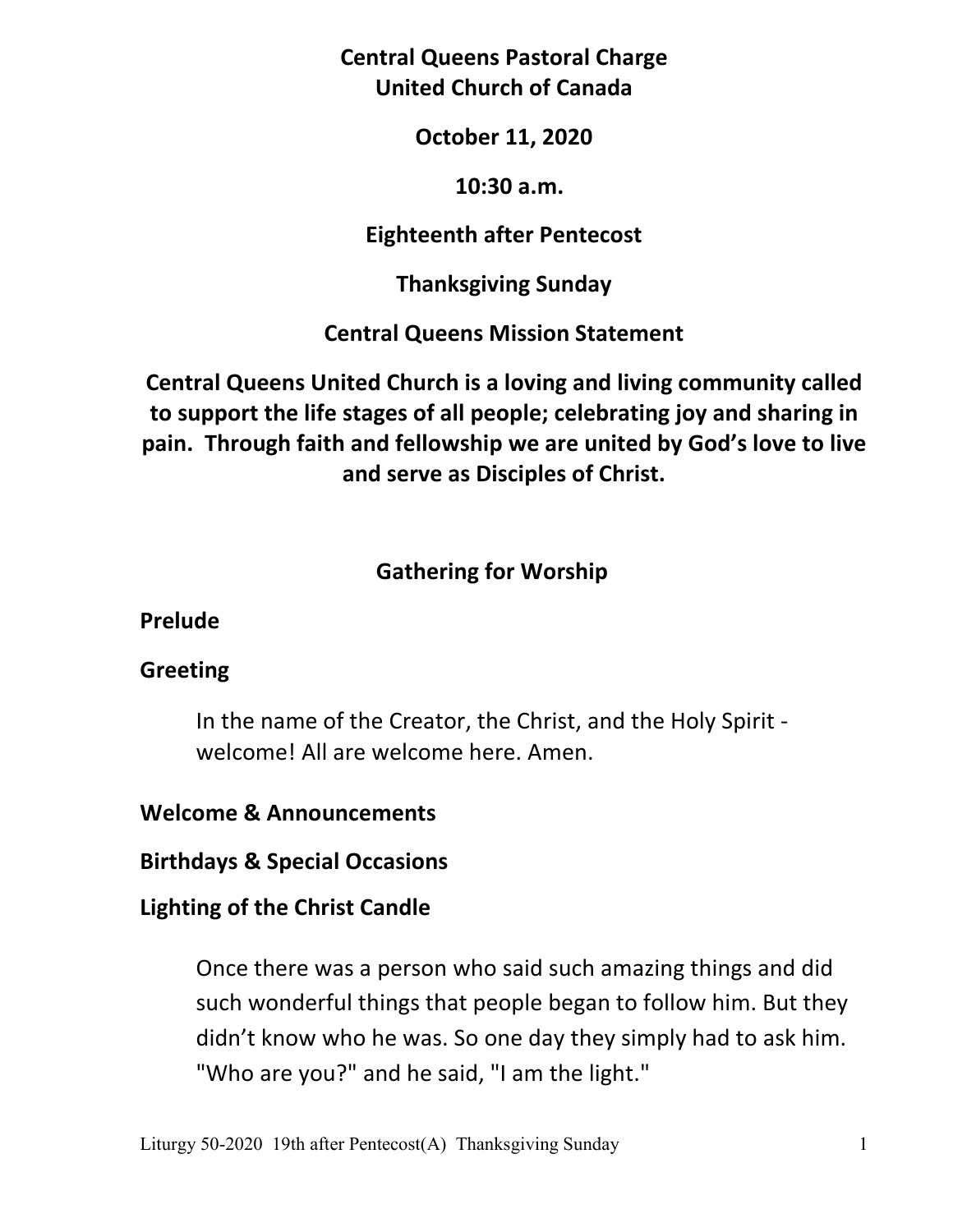## **Quiet Preparation for Worship**

### **Bible Presentation**

### **Introit**

### **Call to Worship**

 Let us remember the goodness of God. **We remember, with thankful hearts.**  God has given us the sun, the moon, the earth and all that is in it. **We remember, with thankful hearts.**  God has given us children, youth, adults, and seniors of faith and courage. **We remember, with thankful hearts.**  God delivered us from slavery in Egypt and brought us to the promised land. **We remember, with thankful hearts.**  God gave us new hope and new life in Christ. **We remember, with thankful hearts.**  With all creation, let us come and worship God.

**Hymn** "Sing a Happy Hallelujah"VU #224

## **Prayer of Approach**

 **We thank you, gracious God, for all that you have given us: the land and its resources, freedom and its rights and responsibilities, the joy of sharing, the wonders of new life,** 

Liturgy 50-2020 19th after Pentecost(A) Thanksgiving Sunday 2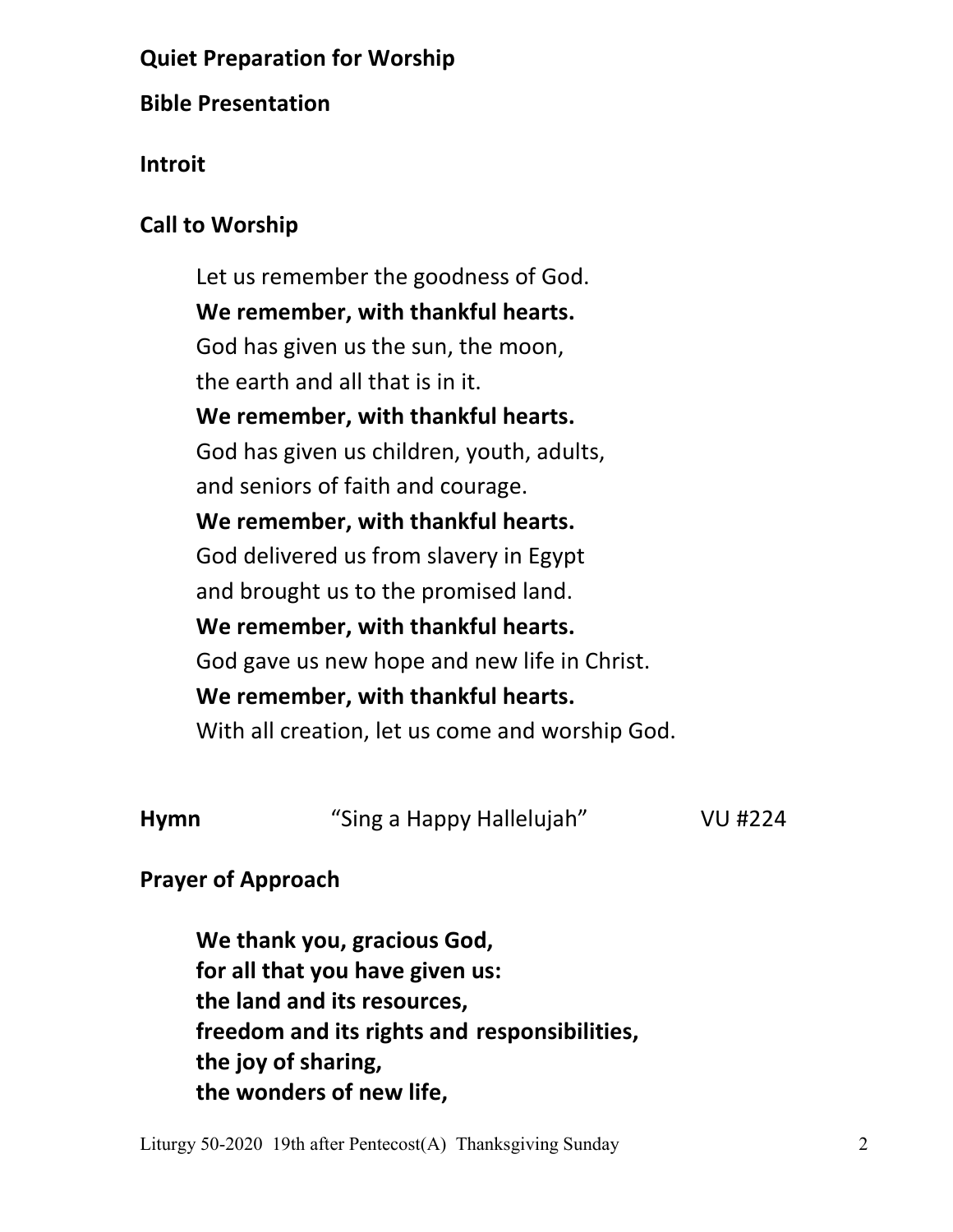**and the gift of this day. Guide us to be ever mindful of all you have done for us that we might never stop giving thanks for all things great and small.** 

*We share in the ancient prayer Jesus prayed ...*

 **Lord's Prayer** 

 **Our Father, who art in heaven, hallowed be thy name. Thy Kingdom come, thy will be done on earth, as it is in heaven. Give us this day our daily bread; and forgive us our trespasses, as we forgive those who trespass against us; and lead us not into temptation, but deliver us from evil. For thine is the kingdom, the power, and the glory, for ever and ever. Amen. Psalm 65** VU #782-783 **Hymn** "Teach Me, God to Wonder" VU # 299 vv. 1, 2

**All God's Children** 

**Hymn** "Teach Me, God to Wonder" VU # 299 vv. 3, 4

#### **Presentation of Our Gifts**

Liturgy 50-2020 19th after Pentecost(A) Thanksgiving Sunday 3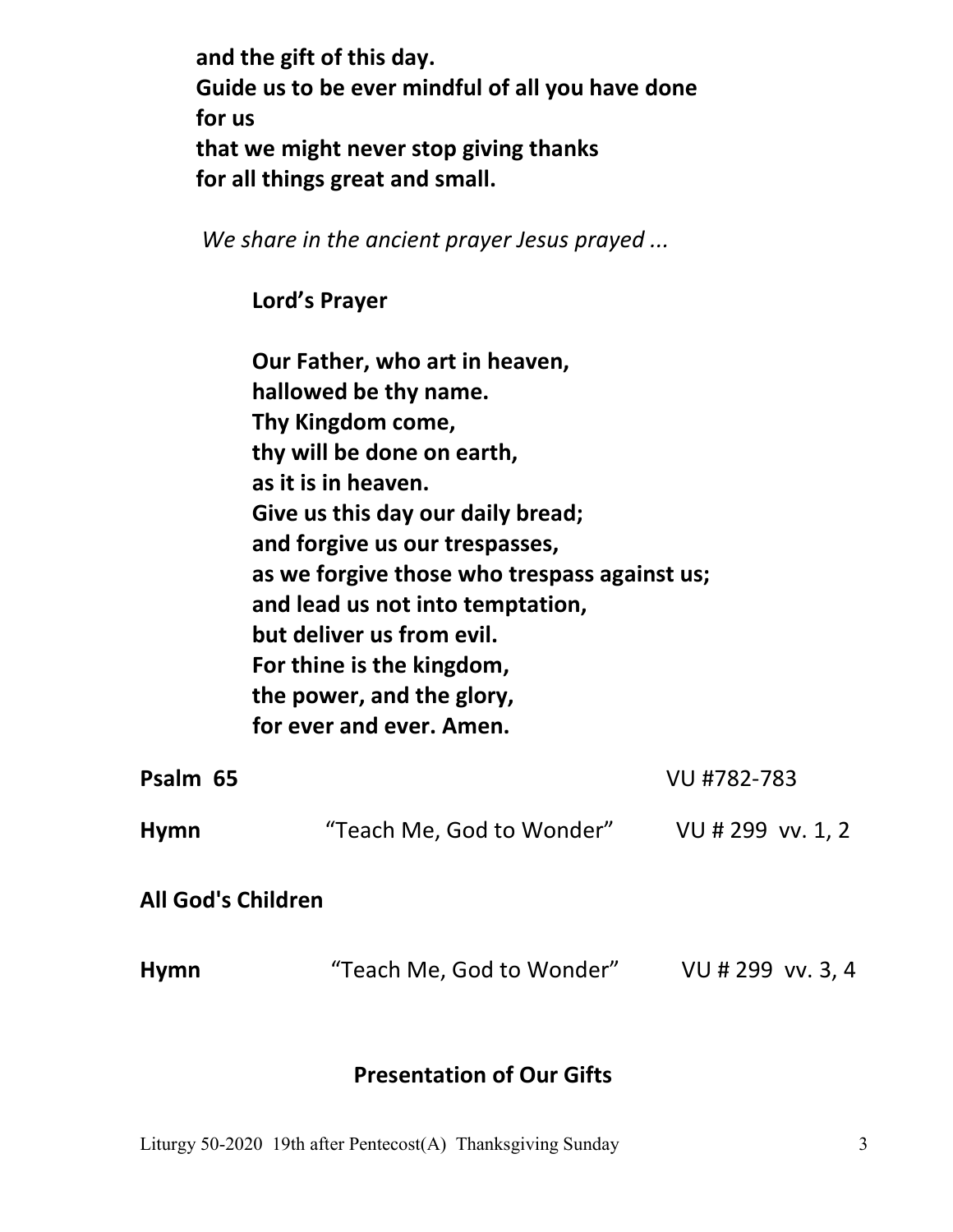## **Offertory Invitation**

Saint Paul writes, "Each of you must give as you have made up your mind, not reluctantly or under compulsion, for God loves a cheerful giver. And God is able to provide you with every blessing in abundance, so that by always having enough of everything, you may share abundantly in every good work period". So, with joy let us share of the bounty God has given to us. We give as we are able; we give as we are called.

| <b>Offertory</b> | "What Can I Do?" | MV #191 |
|------------------|------------------|---------|
|------------------|------------------|---------|

**Presentation of Offering** 

**Offertory Prayer** 

**Loving God, received these tokens of our thanks that we offer here to you, and use them for the good of your people. Receive us, also, as we rededicate ourselves to discipleship in gratitude for all that you have done for us. In Christ's name we pray. Amen.** 

**Listening for the Word**

**Sacred Reading** 

#### **Deuteronomy 8:7-18**

For the LORD your God is bringing you into a good land, a land with flowing streams, with springs and underground waters welling up in valleys and hills, a land of wheat and barley, of vines and fig trees and pomegranates, a land of olive trees and honey, a land where you may eat bread without scarcity, where you will lack nothing, a land whose stones are iron and from whose hills you

Liturgy 50-2020 19th after Pentecost(A) Thanksgiving Sunday 4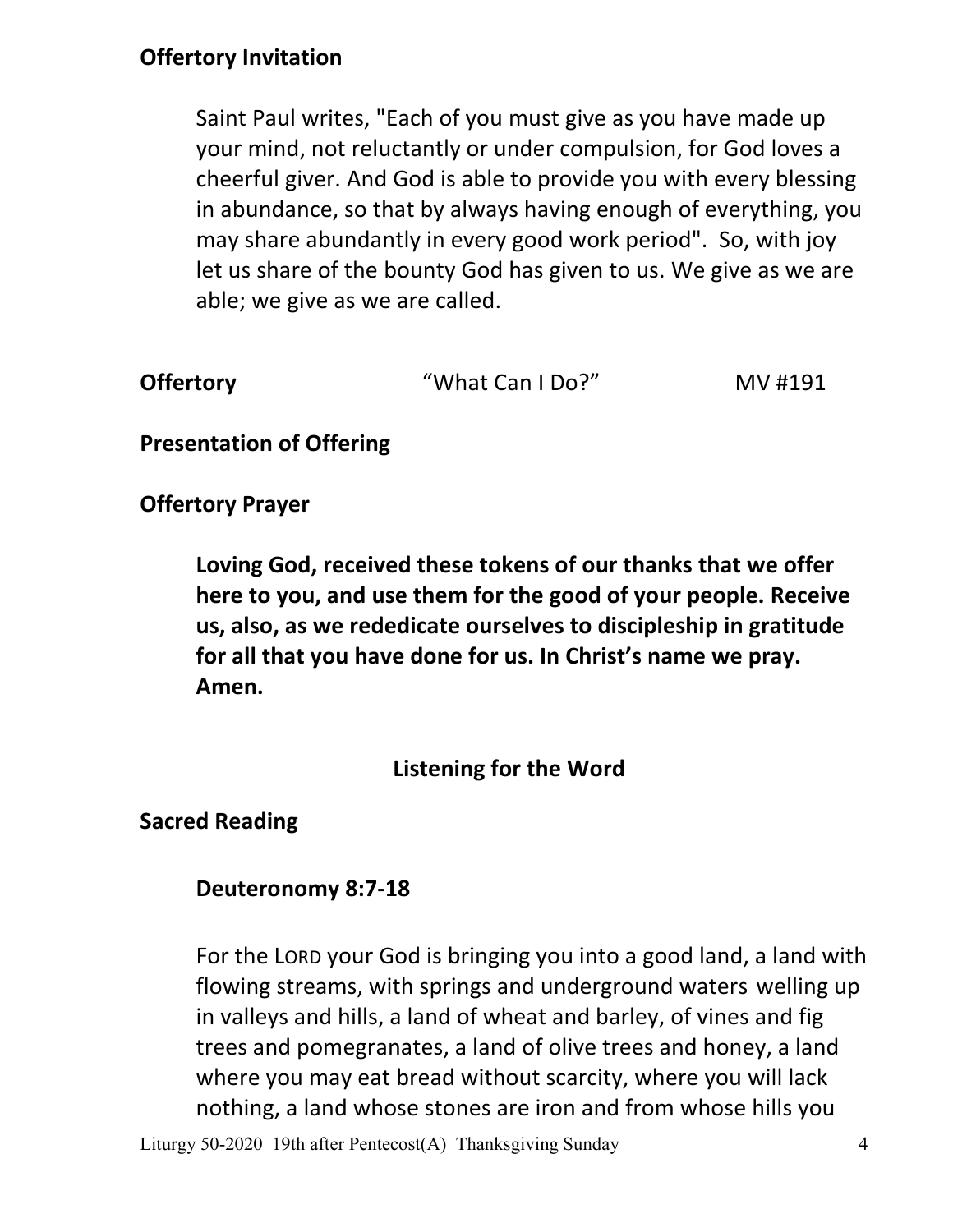may mine copper. You shall eat your fill and bless the LORD your God for the good land that he has given you.

Take care that you do not forget the LORD your God, by failing to keep his commandments, his ordinances, and his statutes, which I am commanding you today. When you have eaten your fill and have built fine houses and live in them, and when your herds and flocks have multiplied, and your silver and gold is multiplied, and all that you have is multiplied, then do not exalt yourself, forgetting the LORD your God, who brought you out of the land of Egypt, out of the house of slavery, who led you through the great and terrible wilderness, an arid wasteland with poisonous snakes and scorpions. He made water flow for you from flint rock, and fed you in the wilderness with manna that your ancestors did not know, to humble you and to test you, and in the end to do you good. Do not say to yourself, "My power and the might of my own hand have gotten me this wealth." But remember the LORD your God, for it is he who gives you power to get wealth, so that he may confirm his covenant that he swore to your ancestors, as he is doing today.

### **Luke 17:11-19**

On the way to Jerusalem Jesus was going through the region between Samaria and Galilee. As he entered a village, ten lepers approached him. Keeping their distance, they called out, saying, "Jesus, Master, have mercy on us!" When he saw them, he said to them, "Go and show yourselves to the priests." And as they went, they were made clean. Then one of them, when he saw that he was healed, turned back, praising God with a loud voice. He prostrated himself at Jesus' feet and thanked him. And he was a Samaritan. Then Jesus asked, "Were not ten made clean? But the other nine, where are they? Was none of them found to return